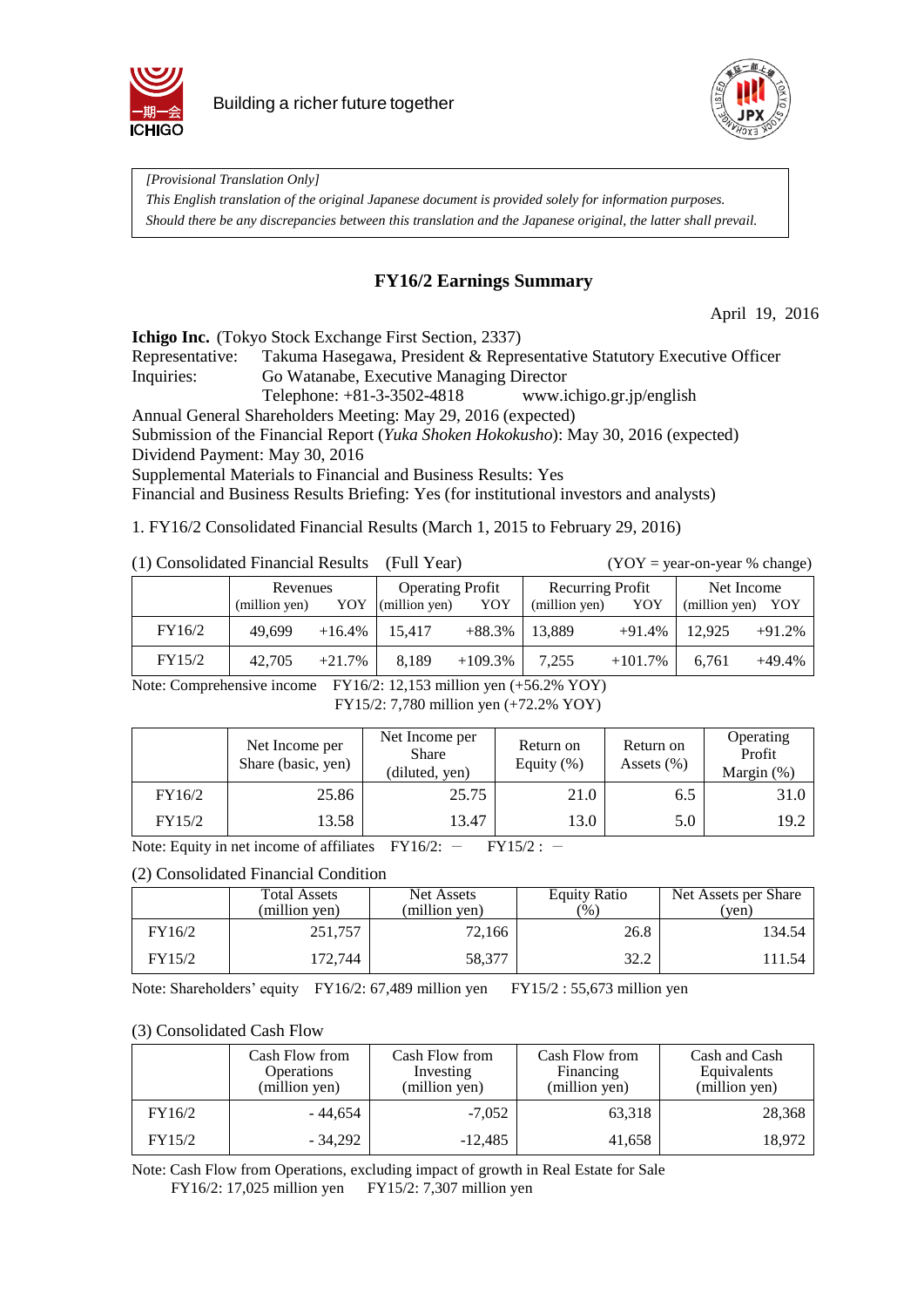#### 2. Dividends

|                      |                  |                   | Dividend per Share (yen) | Total                    | Payout Ratio   | Dividend on                                            |                                                 |     |
|----------------------|------------------|-------------------|--------------------------|--------------------------|----------------|--------------------------------------------------------|-------------------------------------------------|-----|
|                      | First<br>Ouarter | Second<br>Ouarter | Third<br><b>Ouarter</b>  | Fourth<br><b>Ouarter</b> | Fiscal<br>Year | Dividend<br>(consolidated)<br>(million<br>(% )<br>yen) | <b>Equity Ratio</b><br>(consolidated)<br>$(\%)$ |     |
| FY15/2               |                  | 0                 |                          | 1.30                     | 1.30           | 648                                                    | 9.6                                             | 1.2 |
| FY16/2               |                  | 0                 |                          | 3.00                     | 3.00           | 1,504                                                  | 11.6                                            | 2.4 |
| FY17/2<br>(Forecast) |                  | 0                 |                          | 5.00                     | 5.00           |                                                        | 18.9                                            |     |

3. FY17/2 Full-Year Consolidated Forecast (March 1, 2016 to February 28, 2017)

 $(YOY = year-on-year % change)$ 

|        | Revenues<br>YOY<br>(million yen)                                                            |           | <b>Operating Profit</b><br>(million yen)<br>YOY |          | Recurring Profit<br>(million yen) | YOY      |
|--------|---------------------------------------------------------------------------------------------|-----------|-------------------------------------------------|----------|-----------------------------------|----------|
| FY17/2 | 125,600                                                                                     | $+152.7%$ | 18,500                                          | $+20.0%$ | 16,400                            | $+18.1%$ |
|        | Net Income Attributable<br>to Parent Company<br><b>Shareholders</b><br>(million yen)<br>YOY |           | Net Income per Share<br>(yen)                   |          |                                   |          |
| FY17/2 | 13,300                                                                                      | $+2.9%$   |                                                 | 26.43    |                                   |          |

Note: The Company provides a full-year earnings forecast, but not a half-year forecast. The Company believes that the longer full-year forecast is more consistent with global best practice and the focus of Japan's Corporate Governance Code on growing long-term sustainable corporate value.

#### 4. Other

(1) Changes in significant consolidated subsidiaries (material changes in scope of consolidation): Yes New subsidiaries (4): GK Kichijoji Holdings Tokumei Kumiai, GK Motoazabu Holdings Tokumei Kumiai, GK Ikenohata Holdings Tokumei Kumiai, and GK Shinsaibashi Jisho Tokumei Kumiai

Exclusion from consolidation (1): GK Sapporo Holdings Tokumei Kumiai

- (2) Changes in accounting standards/principles, changes in accounting estimates, and revisions to previous financial statements
	- (i) Changes in accounting standards/principles: None
	- (ii) Changes in accounting principles other than the above: None
	- (iii) Changes in accounting estimates: None
	- (iv) Revisions of previous financial statements: None
- (3) Number of outstanding common shares
	- (i) Number of outstanding shares including treasury shares

| FY16/2: | 502,523,100 |
|---------|-------------|
| FY15/2: | 500,804,600 |

(ii) Number of treasury shares

| FY16/2: | 884,200   |
|---------|-----------|
| FY15/2: | 1,670,000 |

(iii) Average number of outstanding shares

FY16/2: 499,799,233 FY15/2: 498,011,047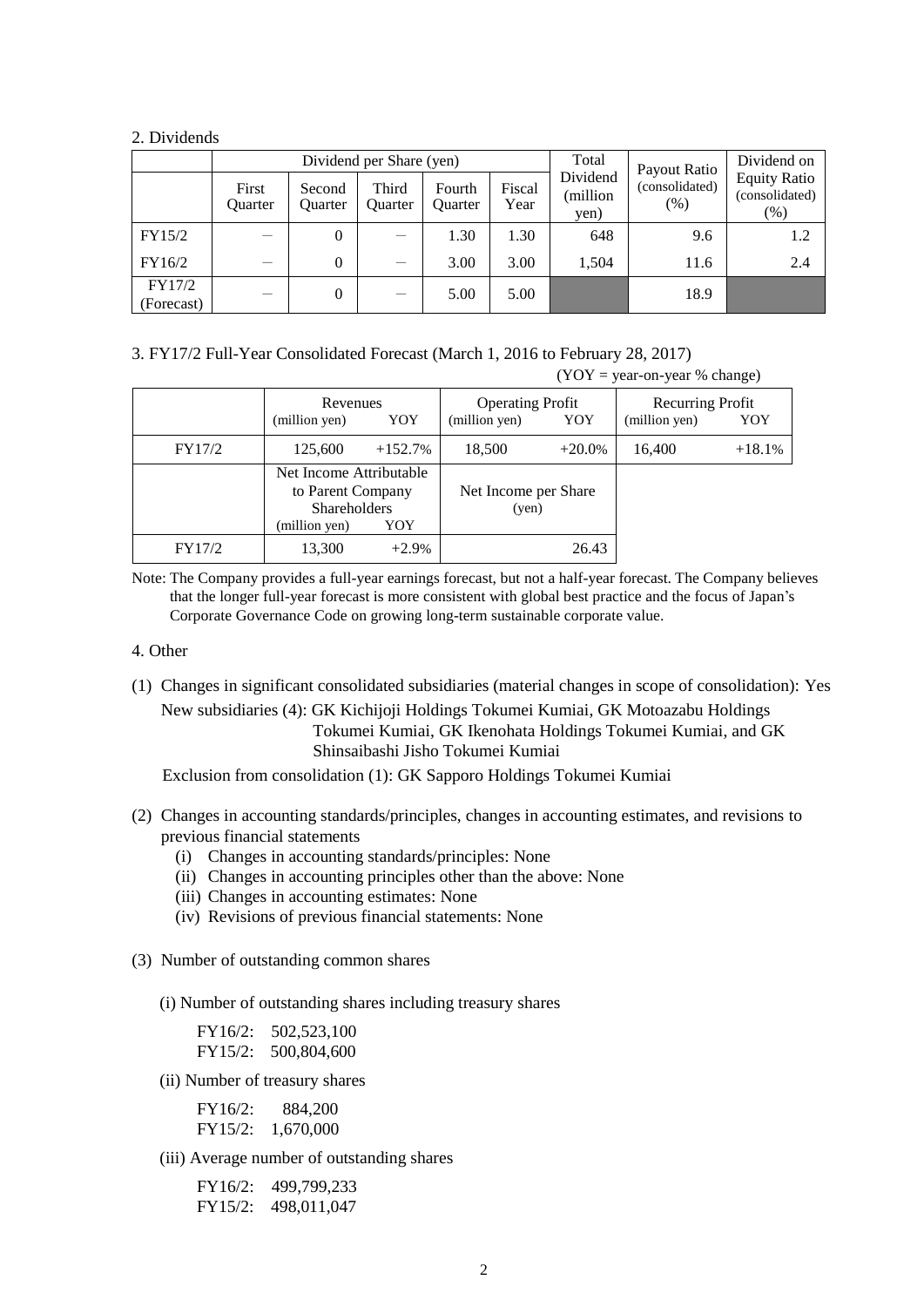#### 5. Parent Financial Results (from March 1, 2015 to February 29, 2016)

|         | Revenues      |         | <b>Operating Profit</b> |          | Recurring Profit |          | Net Profit    |               |
|---------|---------------|---------|-------------------------|----------|------------------|----------|---------------|---------------|
|         | (million yen) | (96)    | (million yen)           | $(\%)$   | (million yen)    | $(\%)$   | (million yen) | $\frac{1}{2}$ |
| FY 16/2 | 14.245        | $+54.9$ | 9,705                   | $+41.5$  | 9,276            | $+39.5$  | 10.028        | $+49.3$       |
| FY 15/2 | 9.198         | $+72.0$ | 6.857                   | $+111.7$ | 6,650            | $+149.7$ | 6,719         | $+66.8$       |

(1) Parent Financial Results (Full Year) (% change is year-on-year)

|         | Net Profit per<br>Share (basic, yen) | Net Profit per<br><b>Share</b><br>(diluted, yen) |
|---------|--------------------------------------|--------------------------------------------------|
| FY 16/2 | 20.07                                | 19.98                                            |
| FY 15/2 | 13.49                                | 13.38                                            |

# (2) Parent Financial Condition

| <b>Total Assets</b><br>(million yen) |         | Net Assets<br>(million yen) | <b>Equity Ratio</b><br>(% ) | Net Assets per<br><b>Share</b><br>(yen) |  |
|--------------------------------------|---------|-----------------------------|-----------------------------|-----------------------------------------|--|
| FY 16/2                              | 113,963 | 62,223                      | 54.3                        | 123.40                                  |  |
| FY 15/2                              | 82,204  | 53,115                      | 64.4                        | 106.02                                  |  |

Reference: Shareholders' equity FY16/2: 61,904 million yen FY15/2: 52,916 million yen

#### \*Explanation on Appropriate Use of Earnings Projection

Forward-looking statements contained in these materials are based on judgments regarding information that was available to the Company and the Group as of the announcement date. However, these statements involve risk and uncertainties. Therefore, please note that actual earnings may differ significantly from the indicated earnings projection as a result of various factors.

#### 6. Segment Information

#### (1) Segment Overview

Asset Management generates fee income via the management of the Ichigo Office REIT (8975), Ichigo Hotel REIT (3463), and private funds and via providing real estate services related to real estate acquisition, operation (property management/building maintenance), and disposition.

Value-Add preserves and improves real estate. The Company receives rental income during the period it is carrying out its value-add, along with profits on sale that reflect the real estate's higher value after the value-add is complete.

Clean Energy generates long-term income primarily via utility-scale solar power production that supplies clean energy and brings productive use to idle land.

Other is primarily legacy securities investments that are not related to the above three segments.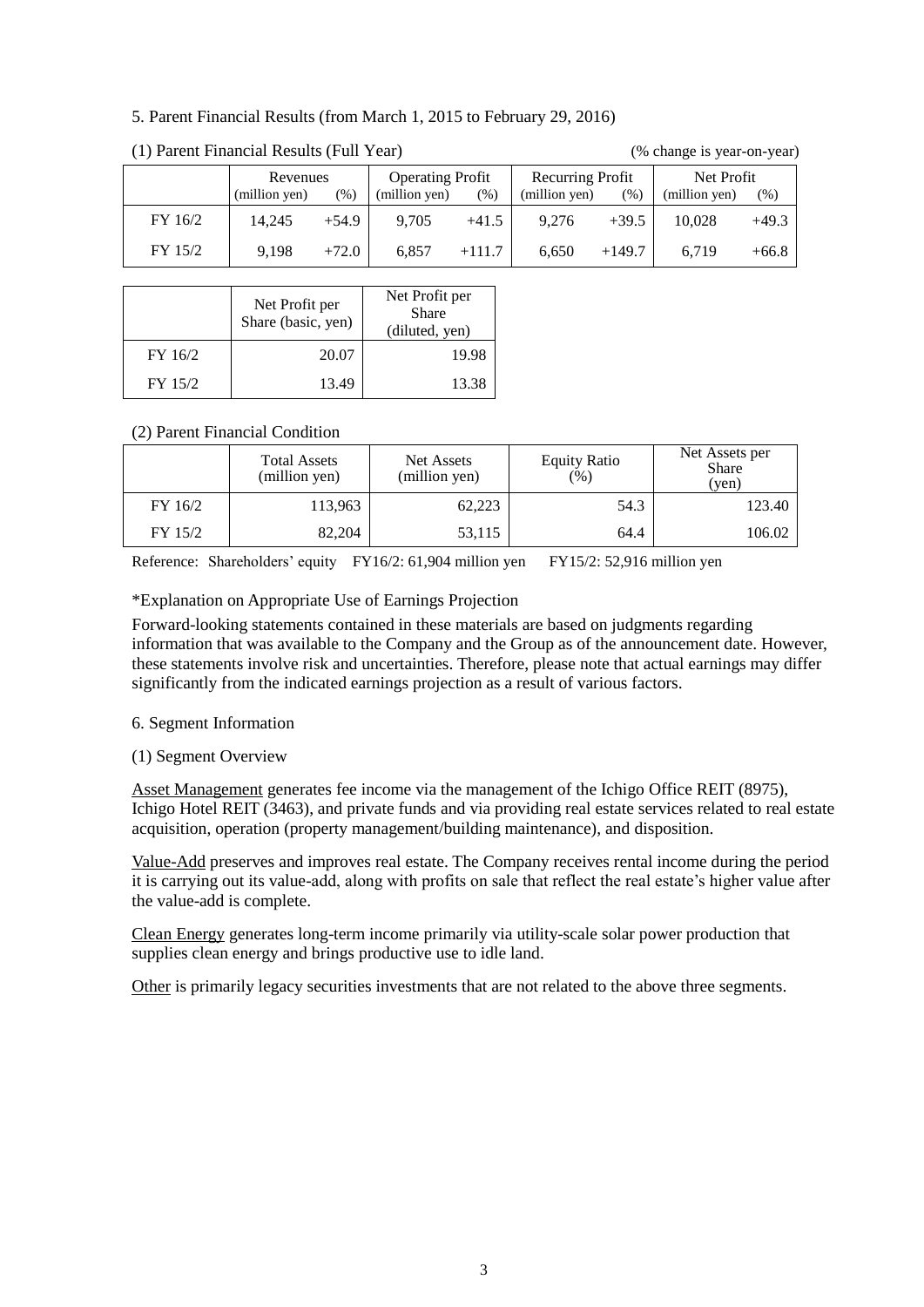### **Revenues, P&L, Assets, and Other Items by Segment (FY16/2 – Current Period)**

|                                                                               | Segment             |                |                 |                |         |                       |                                                                               |
|-------------------------------------------------------------------------------|---------------------|----------------|-----------------|----------------|---------|-----------------------|-------------------------------------------------------------------------------|
|                                                                               | Asset<br>Management | Value-Add      | Clean<br>Energy | Other          | Total   | $\text{Adjustment}^1$ | Amount<br>Recorded in<br>Consolidated<br>Financial<br>Statements <sup>2</sup> |
| Revenues                                                                      |                     |                |                 |                |         |                       |                                                                               |
| Revenues from External<br>Customers                                           | 5,067               | 42,944         | 1,628           | 58             | 49,699  |                       | 49,699                                                                        |
| <b>Inter-Segment Revenues</b><br>or Reclassifications                         | 1,332               | $\overline{4}$ | —               | $\overline{0}$ | 1,337   | (1, 337)              |                                                                               |
| Total                                                                         | 6,400               | 42,948         | 1,628           | 59             | 51,036  | (1, 337)              | 49,699                                                                        |
| <b>Segment Profits or Losses</b>                                              | 2,879               | 12,629         | 323             | (32)           | 15,799  | (382)                 | 15,417                                                                        |
| <b>Segment Assets</b>                                                         | 2,617               | 207,053        | 18,131          | 6,049          | 233,851 | 17,905                | 251,757                                                                       |
| Other                                                                         |                     |                |                 |                |         |                       |                                                                               |
| Depreciation                                                                  | 8                   | 242            | 506             |                | 757     | 34                    | 792                                                                           |
| <b>Impairment Loss</b>                                                        |                     |                |                 | -              |         |                       |                                                                               |
| Increase in Property, Plant,<br>and Equipment and<br><b>Intangible Assets</b> | 4                   | 54             | 5,914           |                | 5,973   | 44                    | 6,017                                                                         |

(March 1, 2015 to February 29, 2016) (Million Yen)

<sup>1</sup> The Adjustment to Segment Profits or Losses (-382 million yen) reflects transaction eliminations and company expenses that were not allocated to the segments. The Adjustment to Segment Assets (17,905 million yen) reflects company assets, such as cash and reserves that were not allocated to the segments. The Adjustment to Depreciation (34 million yen) reflects depreciation of company assets that were not allocated to the segments. The Adjustment to Increase in Property, Plant, and Equipment and Intangible Assets (44 million yen) reflects company assets that were not allocated to the segments.

<sup>2</sup> Segment Profits or Losses are calculated for each segment from consolidated operating profit.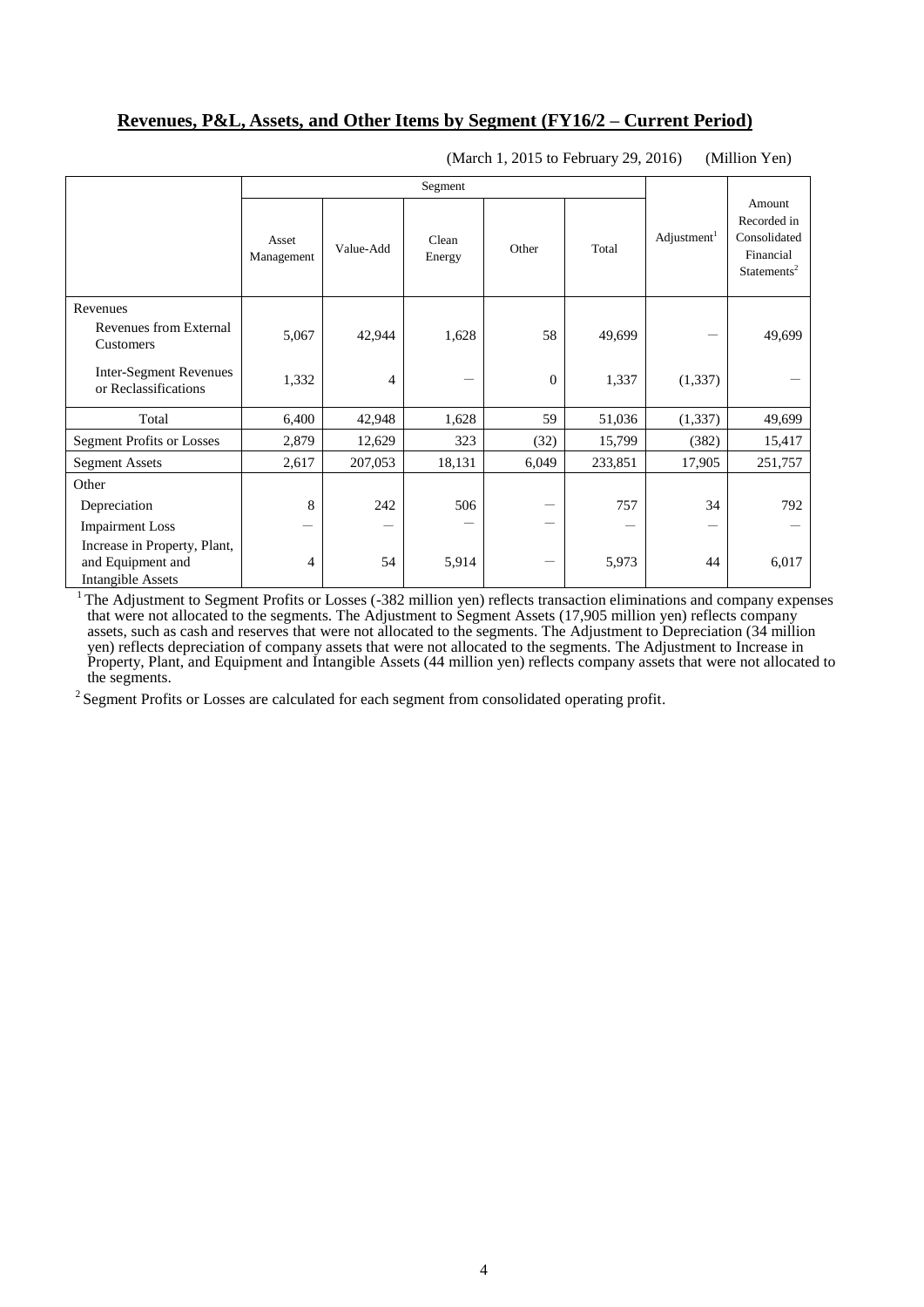#### **Revenues, P&L, Assets, and Other Items by Segment (FY15/2 – Previous Period)**

|                                                                               | Segment             |           |                 |          |         |                         |                                                                               |
|-------------------------------------------------------------------------------|---------------------|-----------|-----------------|----------|---------|-------------------------|-------------------------------------------------------------------------------|
|                                                                               | Asset<br>Management | Value-Add | Clean<br>Energy | Other    | Total   | Adjustment <sup>1</sup> | Amount<br>Recorded in<br>Consolidated<br>Financial<br>Statements <sup>2</sup> |
| Revenues                                                                      |                     |           |                 |          |         |                         |                                                                               |
| Revenues from External<br>Customers                                           | 3,967               | 38,107    | 605             | 24       | 42,705  |                         | 42,705                                                                        |
| <b>Inter-Segment Activities</b><br>or Reclassifications                       | 945                 | 3         | -               | $\theta$ | 948     | (948)                   |                                                                               |
| Total                                                                         | 4,913               | 38,110    | 605             | 25       | 43,654  | (948)                   | 42,705                                                                        |
| <b>Segment Profits or Losses</b>                                              | 779                 | 7,871     | (93)            | (66)     | 8,490   | (301)                   | 8,189                                                                         |
| <b>Segment Assets</b>                                                         | 2,691               | 138,061   | 12,846          | 6,222    | 159,822 | 12,922                  | 172,744                                                                       |
| Other                                                                         |                     |           |                 |          |         |                         |                                                                               |
| Depreciation                                                                  | 10                  | 349       | 184             |          | 544     | 21                      | 565                                                                           |
| <b>Impairment Loss</b>                                                        |                     |           |                 |          |         |                         |                                                                               |
| Increase in Property, Plant,<br>and Equipment and<br><b>Intangible Assets</b> | 4                   | 10,455    | 6,399           |          | 16,859  | 13                      | 16,872                                                                        |

(March 1, 2014 to February 28, 2015) (Million Yen)

 $1$ <sup>1</sup> The Adjustment to Segment Profits or Losses (-301 million yen) reflects transaction eliminations and company expenses that were not allocated to the segments. The Adjustment to Segment Assets (12,922 million yen) reflects company assets, such as cash and reserves, that were not allocated to the segments. The Adjustment to Depreciation (21 million yen) reflects depreciation of company assets that were not allocated to the segments. The Adjustment to Increase in Property, Plant, and Equipment and Intangible Assets (13 million yen) reflects company assets that were not allocated to the segments.

<sup>2</sup> Segment Profits or Losses are calculated for each segment from consolidated operating profit.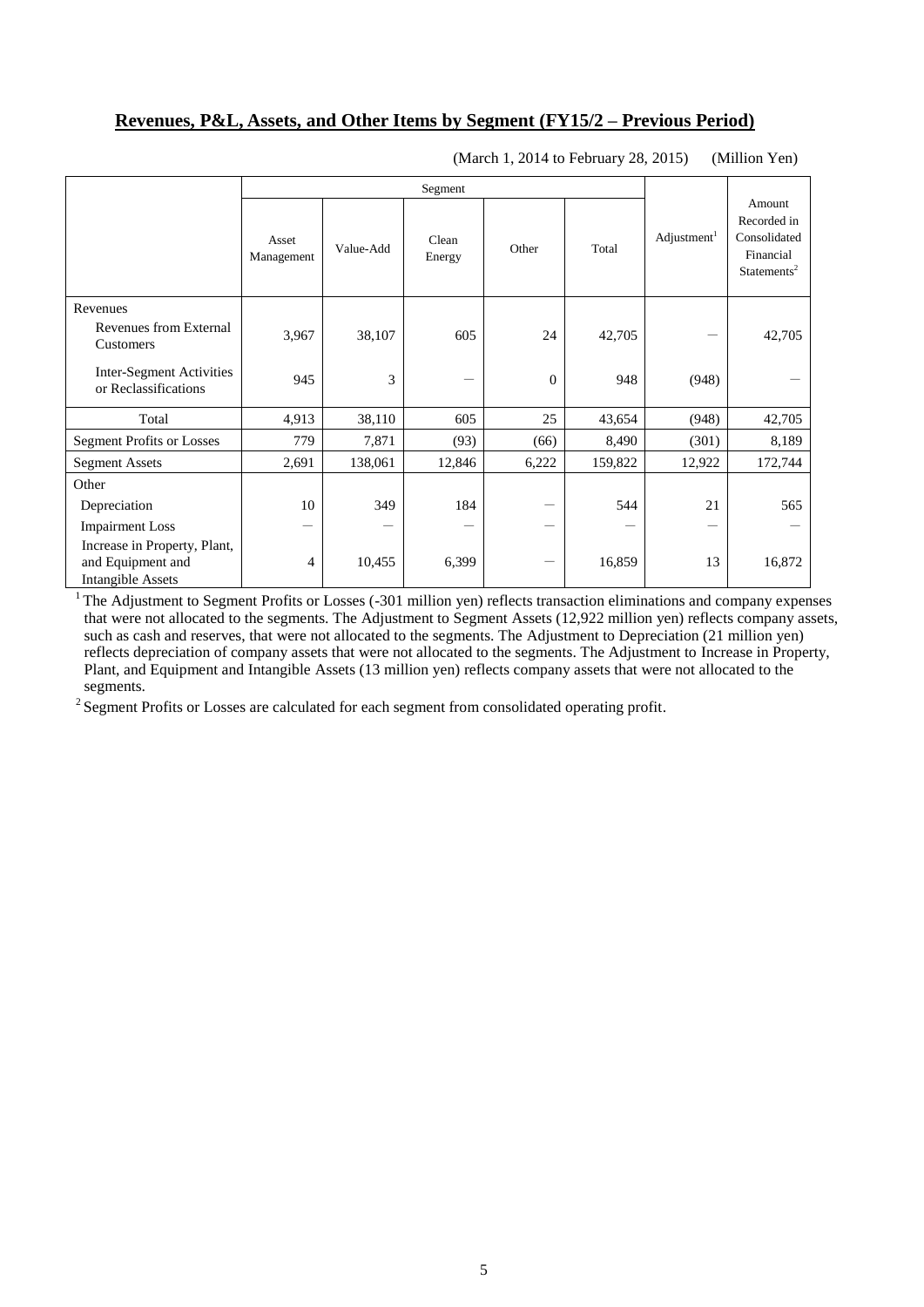### **Goodwill and Amortization by Segment (FY16/2 – Current Period)**

| Goodwill                                           |                     |           |                 |       |       |            | (Million Yen)                                                           |
|----------------------------------------------------|---------------------|-----------|-----------------|-------|-------|------------|-------------------------------------------------------------------------|
|                                                    |                     |           | Segment         |       |       |            |                                                                         |
|                                                    | Asset<br>Management | Value-Add | Clean<br>Energy | Other | Total | Adjustment | Amount<br>Recorded in<br>Consolidated<br>Financial<br><b>Statements</b> |
| Amortization during the<br>fiscal year             | 111                 | 15        | 12              |       | 139   |            | 139                                                                     |
| Outstanding balance as<br>of the end of the period | 1,631               | 110       | 201             |       | 1,942 |            | 1,942                                                                   |

| <b>Negative Goodwill</b>                           |                     |           |                 |       |       | (Million Yen) |                                                                         |
|----------------------------------------------------|---------------------|-----------|-----------------|-------|-------|---------------|-------------------------------------------------------------------------|
|                                                    |                     |           | Segment         |       |       |               |                                                                         |
|                                                    | Asset<br>Management | Value-Add | Clean<br>Energy | Other | Total | Adjustment    | Amount<br>Recorded in<br>Consolidated<br>Financial<br><b>Statements</b> |
| Amortization during the<br>fiscal year             |                     | 90        |                 |       | 90    |               | 90                                                                      |
| Outstanding balance as<br>of the end of the period |                     |           |                 |       |       |               |                                                                         |

## Goodwill and Amortization by Segment **FY15/2 – Previous Period**

| Goodwill                                           |                     |           |                 |       |       |            | (Million Yen)                                                    |
|----------------------------------------------------|---------------------|-----------|-----------------|-------|-------|------------|------------------------------------------------------------------|
|                                                    |                     |           | Segment         |       |       |            |                                                                  |
|                                                    | Asset<br>Management | Value-Add | Clean<br>Energy | Other | Total | Adjustment | Amount<br>Recorded in<br>Consolidated<br>Financial<br>Statements |
| Amortization during the<br>fiscal year             | 111                 | 15        | 12              | –     | 139   |            | 139                                                              |
| Outstanding balance as<br>of the end of the period | 1,742               | 126       | 213             |       | 2,082 |            | 2,082                                                            |

| <b>Negative Goodwill</b>                           |                     |           |                 |       |       | (Million Yen) |                                                                         |
|----------------------------------------------------|---------------------|-----------|-----------------|-------|-------|---------------|-------------------------------------------------------------------------|
|                                                    |                     |           | Segment         |       |       |               |                                                                         |
|                                                    | Asset<br>Management | Value-Add | Clean<br>Energy | Other | Total | Adjustment    | Amount<br>Recorded in<br>Consolidated<br>Financial<br><b>Statements</b> |
| Amortization during the<br>fiscal year             |                     | 90        | –               |       | 90    |               | 90                                                                      |
| Outstanding balance as<br>of the end of the period |                     | 90        |                 |       | 90    |               | 90                                                                      |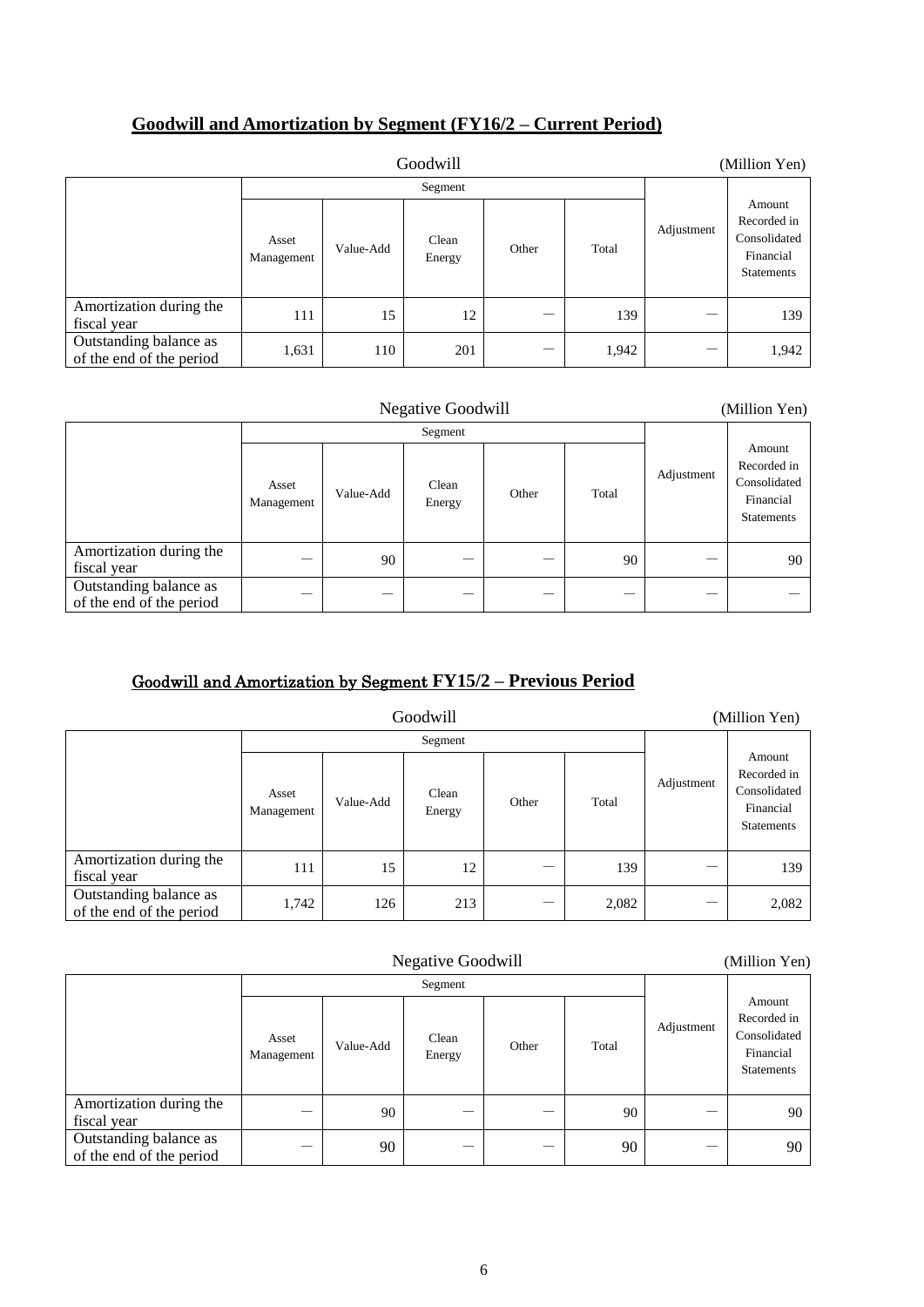# **Consolidated Balance Sheet (FY16/2)**

|                                             |                | (Million Yen)  |
|---------------------------------------------|----------------|----------------|
|                                             | FY15/2         | FY16/2         |
|                                             | (Feb 28, 2015) | (Feb 29, 2016) |
| <b>Assets</b>                               |                |                |
| <b>Current Assets</b>                       |                |                |
| Cash and cash equivalents                   | 19,383         | 28,779         |
| Trade notes and accounts receivable         | 519            | 691            |
| Operational investments in loans            | 2,330          | 1,324          |
| Operational investments in securities       | 1,965          | 1,784          |
| Real estate for sale                        | 109,769        | 172,833        |
| Deferred tax assets                         | 1,200          | 1,766          |
| Other                                       | 2,657          | 3,966          |
| Less: allowance for doubtful accounts       | (484)          | (458)          |
| <b>Total Current Assets</b>                 | 137,342        | 210,687        |
| <b>Fixed Assets</b>                         |                |                |
| <b>Property, Plant, and Equipment</b>       |                |                |
| Buildings and structures                    | 6,452          | 6,496          |
| Depreciation total                          | (2, 431)       | (2,666)        |
| Buildings and structures (net)              | 4,021          | 3,830          |
| Equipment                                   | 9,479          | 13,091         |
| Depreciation total                          | (311)          | (824)          |
| Equipment (net)                             | 9,168          | 12,267         |
| Land                                        | 12,142         | 12,192         |
| Buildings under construction                | 909            | 3,173          |
| Other                                       | 306            | 292            |
| Depreciation total                          | (227)          | (209)          |
| Other (net)                                 | 79             | 82             |
| <b>Total Property, Plant, and Equipment</b> | 26,321         | 31,546         |
| <b>Intangible Assets</b>                    |                |                |
| Goodwill                                    | 2,082          | 1,942          |
| Leasehold rights                            | 392            | 392            |
| Other                                       | 27             | 38             |
| <b>Total Intangible Assets</b>              | 2,502          | 2,373          |
| <b>Investments and Other Assets</b>         |                |                |
| Investments in securities                   | 5,266          | 5,486          |
| Long-term loans receivable                  | 12             | 12             |
| Deferred tax assets                         | 2              | 39             |
| Other                                       | 1,392          | 1,736          |
| Less: allowance for doubtful accounts       | (95)           | (124)          |
| <b>Total Investments and Other Assets</b>   | 6,578          | 7,149          |
| <b>Total Fixed Assets</b>                   | 35,402         | 41,069         |
| <b>Total Assets</b>                         | 172,744        | 251,757        |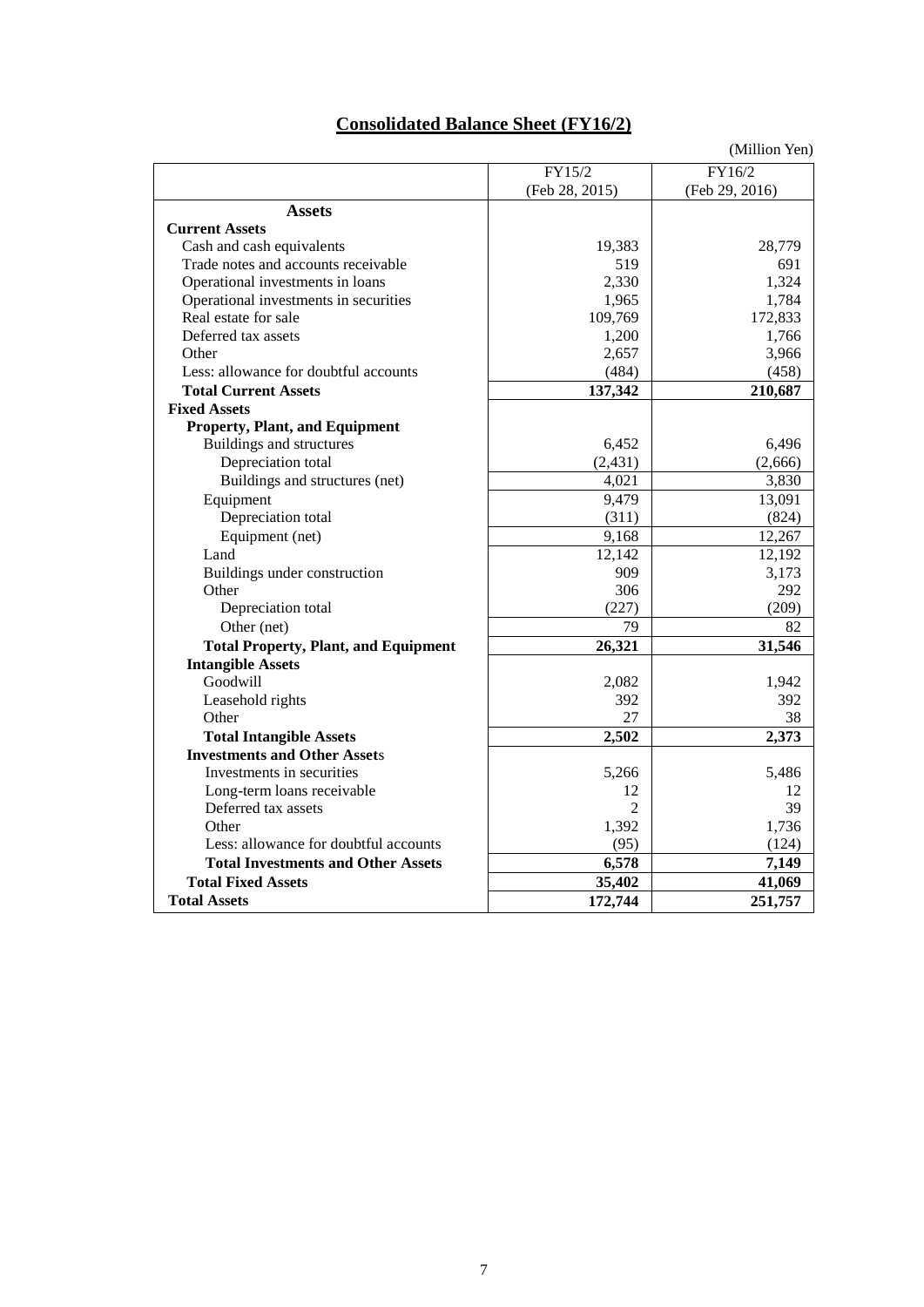(Million Yen)

|                                              | FY15/2         | FY16/2         |
|----------------------------------------------|----------------|----------------|
|                                              | (Feb 28, 2015) | (Feb 29, 2016) |
| <b>Liabilities</b>                           |                |                |
| <b>Current Liabilities</b>                   |                |                |
| Trade notes and accounts payable             | 124            | 80             |
| Short-term borrowings                        | 1,416          | 2,188          |
| Short-term non-recourse loans                | 48             | 79             |
| Long-term borrowings (due within one year)   | 3,488          | 8,161          |
| Long-term non-recourse loans (due within     |                |                |
| one year)                                    | 786            | 2,975          |
| Income taxes payable                         | 284            | 631            |
| Deferred tax liabilities                     | 30             | 53             |
| Accrued bonuses                              | 16             | 13             |
| Other current liabilities                    | 3,677          | 3,979          |
| <b>Total Current Liabilities</b>             | 9,872          | 18,161         |
| <b>Long-Term Liabilities</b>                 |                |                |
| Non-recourse bonds                           | 100            | 100            |
| Long-term borrowings                         | 53,409         | 94,409         |
| Long-term non-recourse loans                 | 43,004         | 56,193         |
| Deferred tax liabilities                     | 1,402          | 1,543          |
| Long-term security deposits received         | 6,391          | 8,707          |
| Negative goodwill                            | 90             |                |
| Other long-term liabilities                  | 96             | 475            |
| <b>Total Long-Term Liabilities</b>           | 104,494        | 161,430        |
| <b>Total Liabilities</b>                     | 114,367        | 179,591        |
| <b>Net Assets</b>                            |                |                |
| <b>Shareholders' Equity</b>                  |                |                |
| Capital                                      | 26,499         | 26,575         |
| Capital reserve                              | 10,873         | 10,968         |
| Retained earnings                            | 17,201         | 29,454         |
| Treasury shares                              | (78)           | (41)           |
| <b>Total Shareholders' Equity</b>            | 54,496         | 66,956         |
| <b>Accumulated Other Comprehensive</b>       |                |                |
| <b>Income</b>                                |                |                |
| Valuation gain (loss) on other securities    | 1,208          | 761            |
| Deferred gain (loss) on hedges               | (36)           | (251)          |
| Foreign currency translation adjustment      | 6              | 23             |
| <b>Total Accumulated Other Comprehensive</b> |                |                |
| <b>Income</b>                                | 1,177          | 533            |
| <b>Stock Options</b>                         | 198            | 319            |
| <b>Minority Interests</b>                    | 2,505          | 4,357          |
| <b>Total Net Assets</b>                      | 58,377         | 72,166         |
| <b>Total Liabilities and Net Assets</b>      | 172,744        | 251,757        |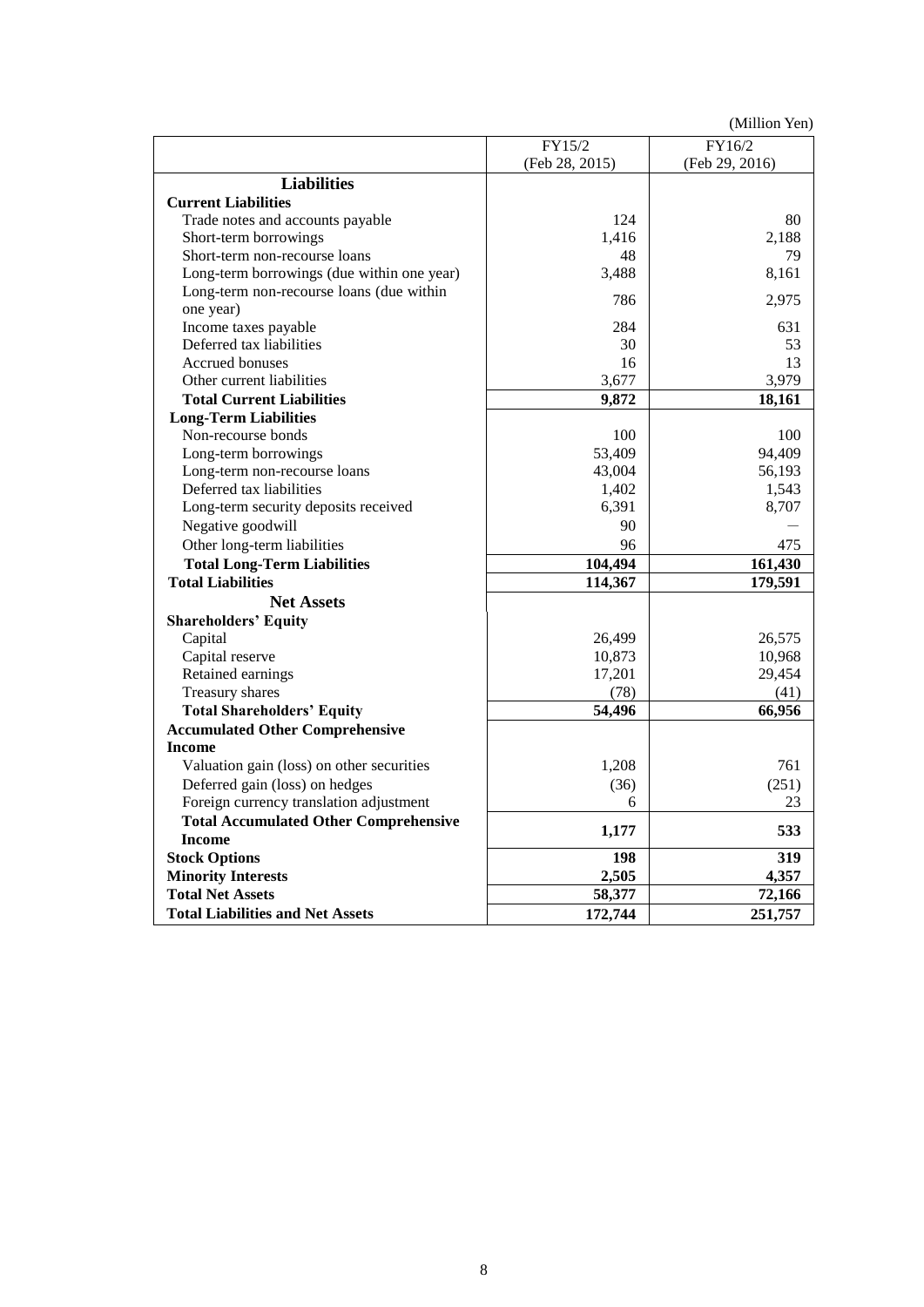# **Consolidated Income Statement (FY16/2)**

|                                                 |                  | (Million Yen)    |
|-------------------------------------------------|------------------|------------------|
|                                                 | FY15/2           | FY16/2           |
|                                                 | (Mar 1, 2014     | (Mar 1, 2015     |
|                                                 | to Feb 28, 2015) | to Feb 29, 2016) |
| <b>Revenues</b>                                 | 42,705           | 49,699           |
| <b>Cost of Goods Sold</b>                       | 30,539           | 29,835           |
| <b>Gross Profit</b>                             | 12,166           | 19,863           |
| SG&A                                            | 3,977            | 4,446            |
| <b>Operating Profit</b>                         | 8,189            | 15,417           |
| <b>Non-Operating Profit</b>                     |                  |                  |
| Interest income                                 | 5                | 2                |
| Dividend income                                 | 78               | 79               |
| Amortization of negative goodwill               | 90               | 90               |
| Other                                           | 39               | 43               |
| <b>Total Non-Operating Profit</b>               | 213              | 215              |
| <b>Non-Operating Expenses</b>                   |                  |                  |
| Interest expense                                | 943              | 1,277            |
| Other                                           | 202              | 465              |
| <b>Total Non-Operating Expenses</b>             | 1,146            | 1,743            |
| <b>Recurring Profit</b>                         | 7,255            | 13,889           |
| <b>Extraordinary Gain</b>                       |                  |                  |
| Gain on sales of investment securities          |                  | 223              |
| Gain on redemptions of equity holdings          |                  |                  |
| in subsidiaries                                 | 57               |                  |
| Other                                           | $\overline{0}$   |                  |
| <b>Total Extraordinary Gain</b>                 | 57               | 223              |
| <b>Extraordinary Loss</b>                       |                  |                  |
| Loss on sales and retirement of fixed assets    | $\theta$         |                  |
| Valuation loss on investments in securities     |                  | 49               |
| Valuation loss on investments in capital        | 91               |                  |
| Provision of allowance for doubtful accounts    |                  | 31               |
| Office move expenses                            | 1                | 9                |
| Other                                           | $\theta$         |                  |
| <b>Total Extraordinary Loss</b>                 | 93               | 89               |
| <b>Pre-Tax Net Income</b>                       | 7,220            | 14,022           |
| <b>Income Taxes – Current</b>                   | 564              | 1,330            |
| <b>Income Taxes - Deferred</b>                  | (220)            | (369)            |
| <b>Total Income Taxes</b>                       | 343              | 960              |
| <b>Profit before Gain on Minority Interests</b> | 6,876            | 13,062           |
| <b>Gain on Minority Interests</b>               | 115              | 136              |
| <b>Net Income</b>                               |                  |                  |
|                                                 | 6,761            | 12,925           |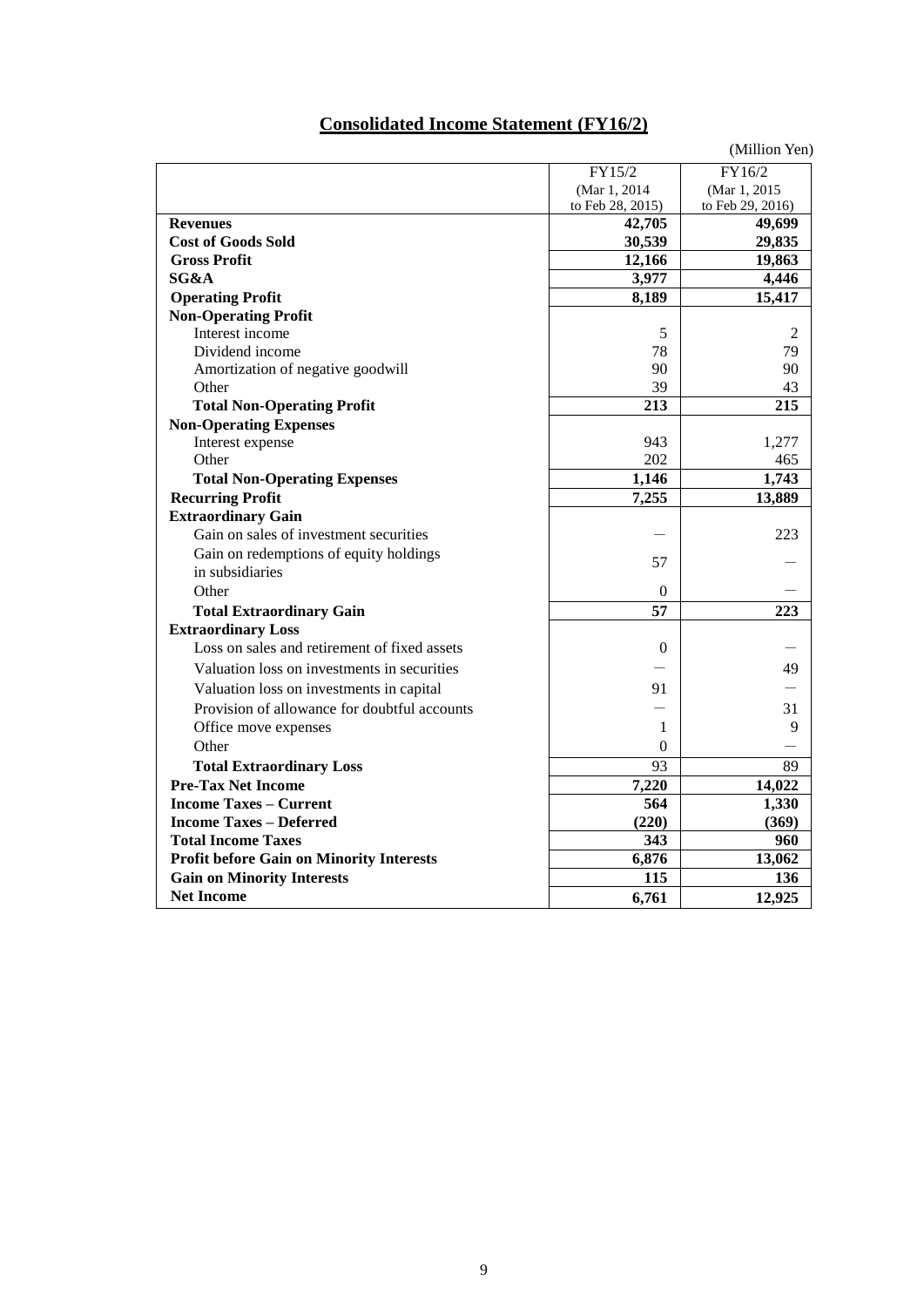# **Consolidated Statement of Comprehensive Income (FY16/2)**

|                                                                |                  | (Million Yen)    |
|----------------------------------------------------------------|------------------|------------------|
|                                                                | FY15/2           | FY16/2           |
|                                                                | (Mar 1, 2014)    | (Mar 1, 2015)    |
|                                                                | to Feb 28, 2015) | to Feb 29, 2016) |
| <b>Profit before Gain on Minority Interests</b>                | 6,876            | 13,062           |
| <b>Other Comprehensive Income</b>                              |                  |                  |
| Valuation gain (loss) on other securities                      | 937              | (667)            |
| Deferred gain (loss) on hedges                                 | (36)             | (214)            |
| Foreign currency translation adjustment                        |                  | (26)             |
| <b>Total Other Comprehensive Income</b>                        | 903              | (908)            |
| <b>Comprehensive Income</b>                                    | 7,780            | 12,153           |
| Comprehensive income for shareholders of the<br>parent company | 7,528            | 12,258           |
| Comprehensive income for minority interests                    | 251              | (104)            |
|                                                                |                  |                  |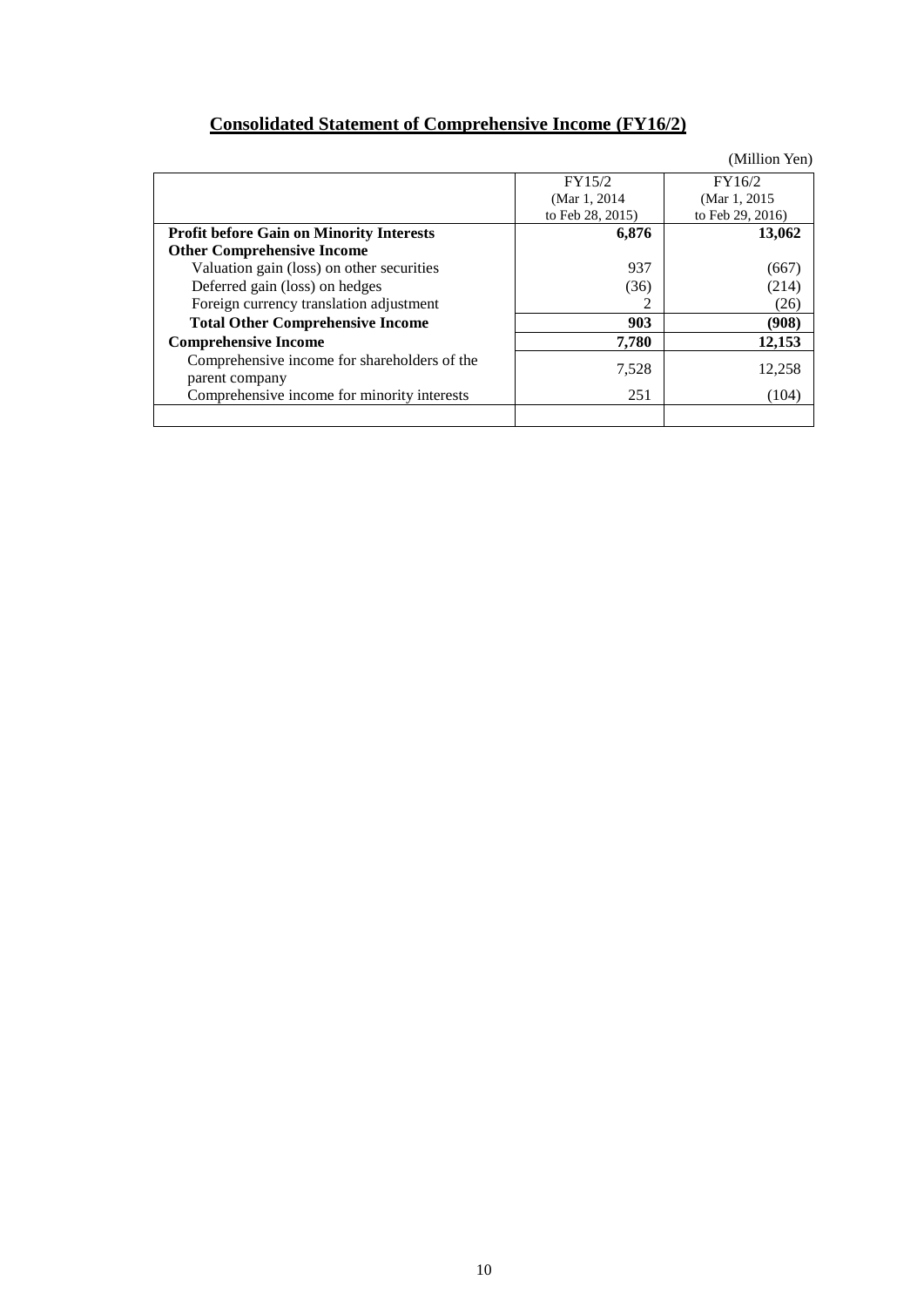| <b>Consolidated Cash Flow Statement (FY16/2)</b> |
|--------------------------------------------------|
|--------------------------------------------------|

|                                                            |                  | (Million Yen)    |
|------------------------------------------------------------|------------------|------------------|
|                                                            | FY15/2           | FY16/2           |
|                                                            | (Mar 1, 2014)    | (Mar 1, 2015)    |
|                                                            | to Feb 28, 2015) | to Feb 29, 2016) |
| <b>Cash Flows from Operating Activities:</b>               |                  |                  |
| Pre-tax net income                                         | 7,220            | 14,022           |
| Depreciation                                               | 565              | 792              |
| Share-based compensation expenses                          | 112              | 174              |
| Amortization of goodwill                                   | 139              | 139              |
| Amortization of negative goodwill                          | (90)             | (90)             |
| Increase (decrease) in accrued bonuses                     | 1                | (3)              |
| Increase (decrease) in allowance for doubtful<br>accounts  | 65               | 3                |
| Interest and dividend income                               | (83)             | (81)             |
| Interest expense                                           | 943              | 1,277            |
| Loss (gain) on sales of investment securities              |                  | (223)            |
| Valuation loss on investments in securities                |                  | 49               |
| Decrease (increase) in trading notes and receivables       | (68)             | (172)            |
| Decrease (increase) in operating loan receivables          | (1,230)          | 1,006            |
| Decrease (increase) in operational investments             | 1,110            | 1,239            |
| in securities                                              |                  |                  |
| Valuation loss on operational investments in<br>securities |                  | 19               |
| Decrease (increase) in real estate for sale                | (42,991)         | (63,070)         |
| Valuation loss on investments in capital                   | 91               | 11               |
| Decrease (increase) in advances paid                       |                  | (990)            |
| Decrease (increase) in prepaid expenses                    | (739)            | (492)            |
| Decrease (increase) in accounts receivable                 | (1,079)          | (1,140)          |
| Increase (decrease) in accounts payable                    | 388              | 535              |
| Increase (decrease) in accrued expenses                    | 16               | 42               |
| Increase (decrease) in advances received                   | 211              | 317              |
| Increase (decrease) in security deposits received          | 1,391            | 2,380            |
| Other                                                      | 332              | 927              |
| Sub-total                                                  | (33, 693)        | (43, 324)        |
| Interest and dividend income received                      | 83               | 81               |
| Interest expenses paid                                     | (843)            | (1,226)          |
| Income taxes paid                                          | (378)            | (990)            |
| Income taxes refund                                        | 539              | 804              |
| <b>Net Cash from (Used for) Operating Activities</b>       | (34,292)         | (44, 654)        |